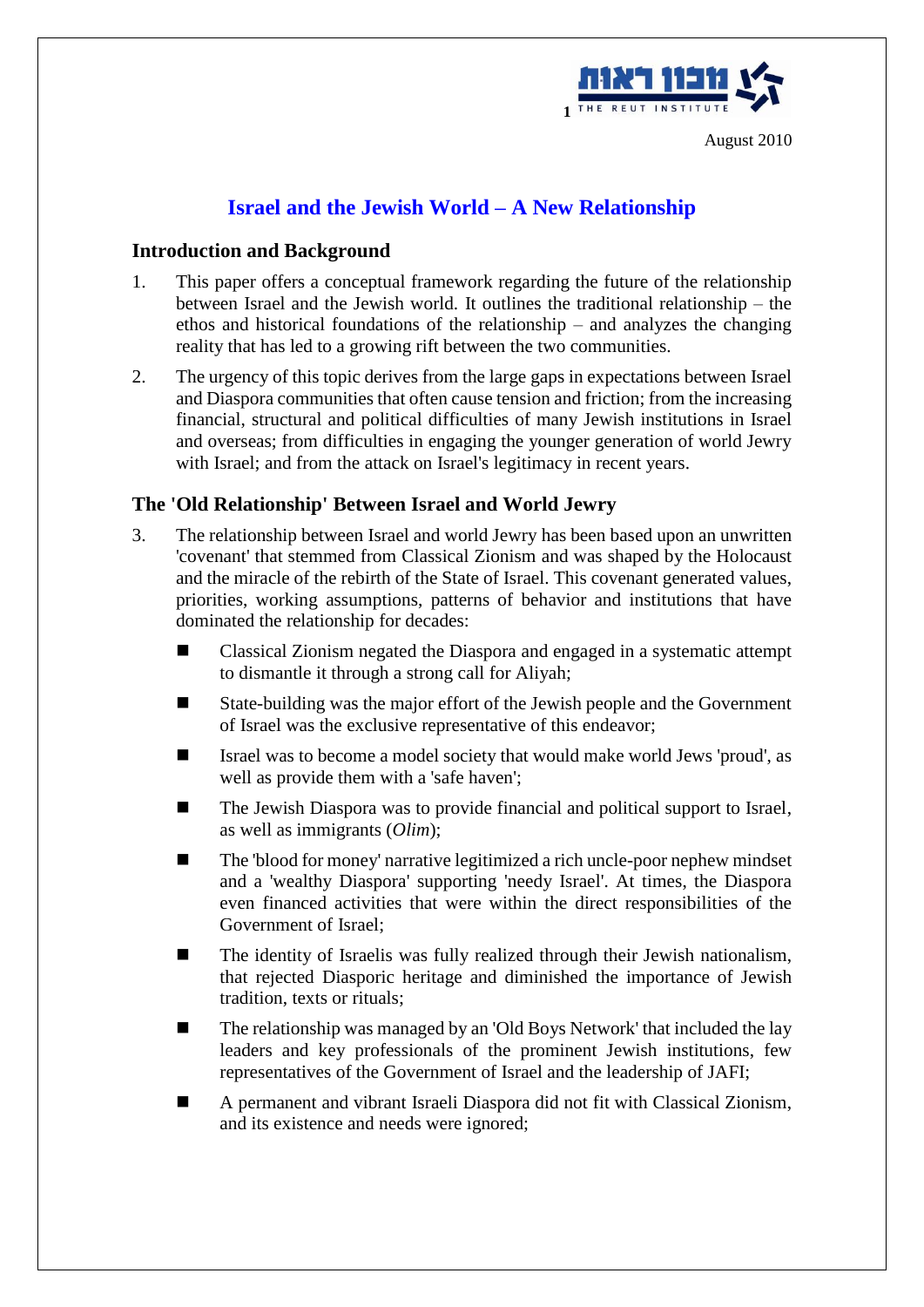

- While every Jew around the world was expected to be keenly interested in Israel and to mobilize for its financial and political support, Israelis showed relative disinterest in and often even arrogance towards world Jewry.
- 4. However, over the past years, it has become clear that powerful trends have been undermining this 'covenant' to the point of rendering it irrelevant.

#### **Trends Undermining the 'Old' Relationship**

- 5. Trends in North America include: growing interest in direct relationships that no longer require the existing communal institutions; increasing disinterest in and even alienation from Israel; rise of Tikkun Olam as a cause that mobilizes many; and growing importance of community life.
- 6. At the same time, Israeli society has been transforming as well: Israel has become relatively secure and prosperous, while its central government has been subject to a prolonged crisis of governance; community life in Israel is surging, and more Israelis are engaging with their Jewish heritage; many Israelis travel for education and work, and an Israeli Diaspora seems to be permanent in the foreseeable future.

# **A 'New Relationship': Renewed Zionism based on Peoplehood**

- 7. As a consequence of the above, we have seen a number of ideological, conceptual and practical developments that have altered the relationship:
	- Classical Zionism has been evolving into New  $21<sup>st</sup>$  century Zionism, which blends nationalism with the concept of Peoplehood and views the mission of Israel in a broader more nuanced context of the Jewish people;
	- Negation of the Diaspora is being replaced by the understanding that a vibrant Diaspora is an imperative for long-term survival of the Jewish people;
	- A strong call for 'aliyah' has morphed into encouraging lifecycles of commitment to Israel and movement between Israel and the Jewish world;
	- Israel is no longer viewed as a model society by many. For some Jews it has even become a moral liability.
	- The rich uncle-poor nephew mindset is being replaced by an expectation for synergy, mutuality and partnership among equals, as Israel ascends to firstworld prosperity;
	- In the past, world Jewry underwrote Zionism and significant budgetary needs of the Israeli government. Now it seeks its unique voice in Israeli society;
	- The narrative of state-building and *mamlachtiyut* ('statism') has been replaced by a focus on community-building and embracing diversity;
	- Power to shape the relationship has been disseminated from the Government of Israel and a few 'big *machers*' to countless direct philanthropists and peerto-peer and community-to-community connections;
	- ◼ Israelis have embraced their Jewish heritage, and Israel's public sphere has been filled with spiritual innovation. In the past, progressive Judaism was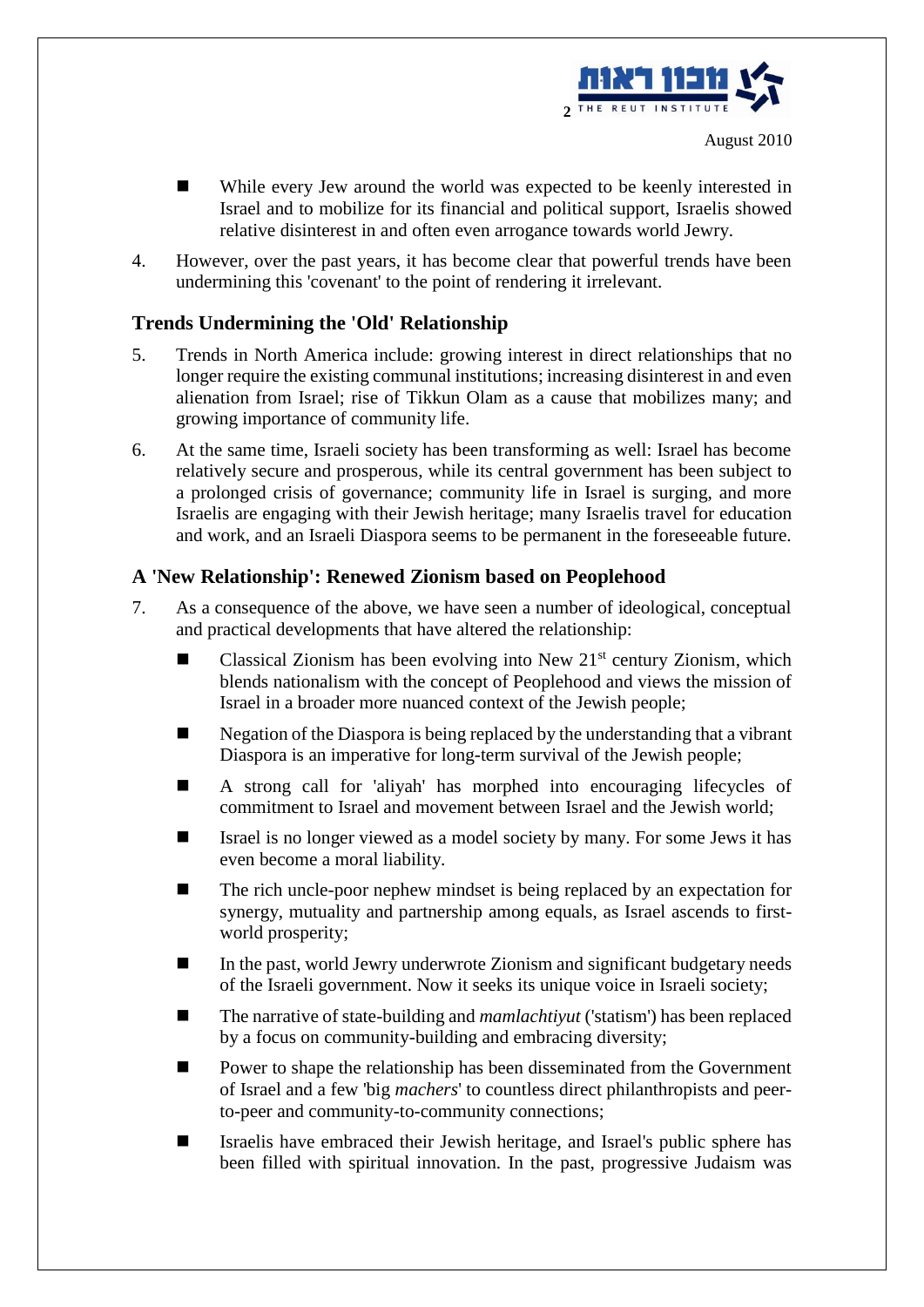

exported to Israel. Soon, Israel will be enriching world Jewry with its cultural and substantive creativity.

# **The Six Pillars of the 'New Relationship'**

- 8. Numerous conversations and interviews have led us to conclude that at the ideological basis of the new relationship is a renewed Zionism, which blends Peoplehood with Jewish nationalism and focuses on the following six efforts:
	- People's structure: a world wide network of prosperous and resilient **communities** – This effort focuses on expanding and strengthening the Jewish network by establishing communities where there are Jews but no community life, connecting individuals to communities, and strengthening the connections among existing communities primarily in former communist countries, Israel and Israeli Diaspora;
	- **People's mission: tikkun olam In the past two decades, the powerful** energy of *Tikkun Olam* has been directed toward improving the human condition around the world. This mission offers a unique opportunity for partnership and synergy, whereby Israel has the actual on-the-ground knowledge and experience of development work, while the Jewish world has the ethics and the resources that are essential for it;
	- People's state: A secure and prosperous Israel offering a unique Jewish **experience –** Israel has a unique status among the Jewish people, irrespective of whether it is framed as its center. Therefore, the new relationship must promote a vision of Israel that successfully balances its security, democracy, prosperity and Jewishness, which allows world Jewry to rally around Israel and to partner for its success.

For this purpose, Renewed New Zionism must place greater significance on Jewish identity of Israelis; partner with the Jewish world to enhance Israel's prosperity; credibly commit to securing a Jewish majority by ending the control over the Palestinian population, and to promoting equality and partnership with the Arab citizens of Israel;

- **People's language: Hebrew The Hebrew language is the tool for global** communication between Jews and for engaging the richness of our history and culture;
- **People's culture and tradition** A pillar of the new relationship is the joint commitment towards the preservation, development and dissemination of the collective wisdom of Jewish culture, rituals and traditions through text study, art, literature or poetry and in a way that enriches individuals, households and communities.
- ◼ **People's fight against anti-Semitism and the delegitimacy of Israel –** This effort includes the cooperative efforts on the part of the Jewish world, the government of Israel, and Israeli communities to combat anti-Semitism and the growing attack on Israel's right to exist.